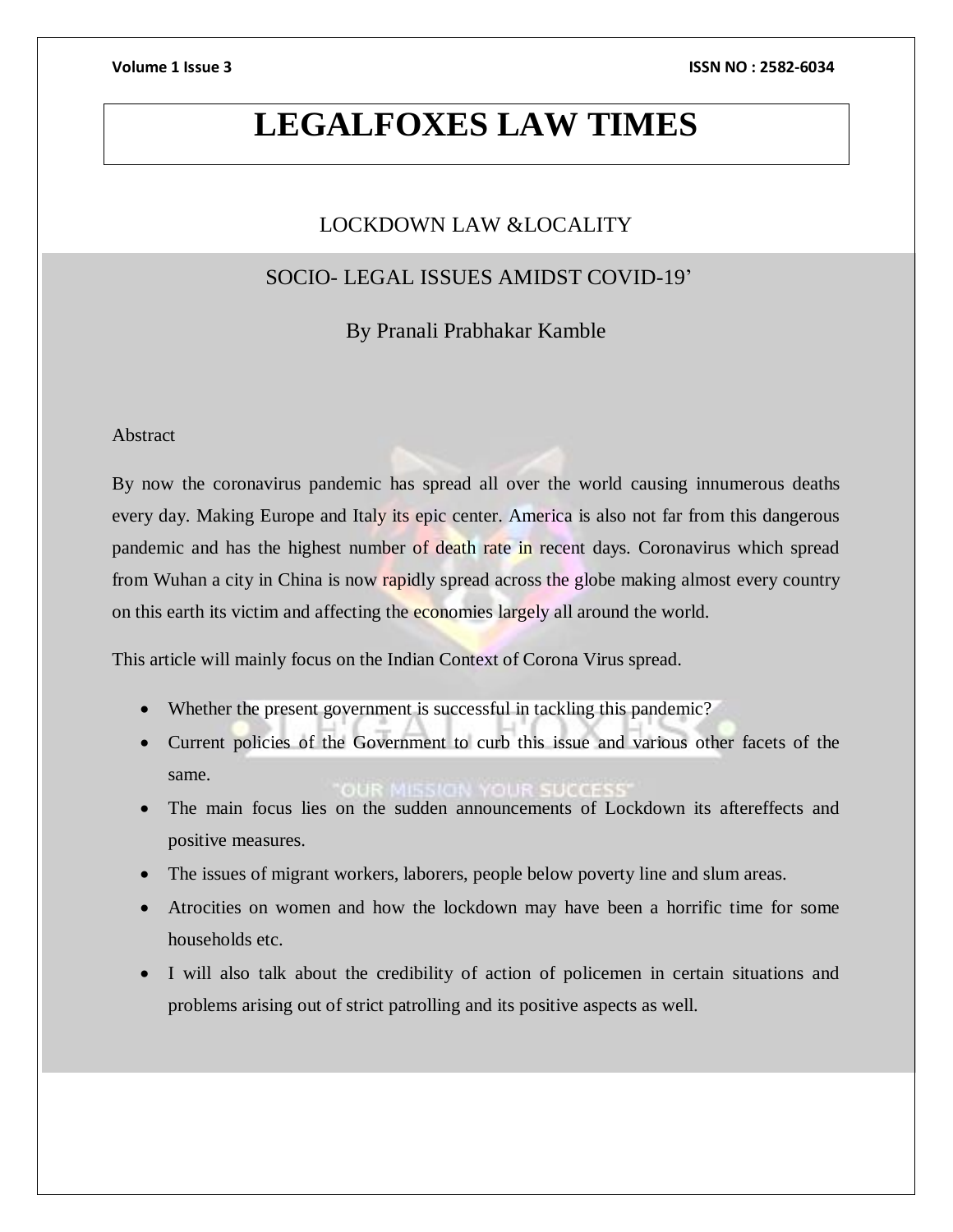$\overline{a}$ 

### **Volume 1 Issue 3 ISSN NO : 2582-6034**

The first case of COVID-19 appeared in mid-November, in December the Chinese Government was still unsure about the attributable classification of the disease. Through January and February the outbreak began spreading worldwide. Meanwhile in India, Amidst all this chaos the Indian Government then passed ananti-muslimism law which clearly discriminated against minorities and tried to tear the secular fabric of the nation. The Hindu-Nationalist Government was busy making arrangements for welcoming US President Donald Trump.

When India was clutched with violence and public protests around different states, Coronavirus crippled in the Country. The first case was reported in India on 30 January, but the authorities ignored the signs given by WHO, and within some weeks our Prime Minister Modi Ji announced a sudden lockdown for 21 days starting with one day Janta Curfew. This resulted in economy's loss worth 15 lakh crores. While Modi government announced <sup>1</sup>financial backup of 1.7 lakh crore rupees and additional 70,000/- rupees were added on later to whole amount.

The nation wasn't really prepared for this unannounced instruction of lockdown which indeed resulted into crores of people being pushed into the fire of unemployment. The unorganized sectors arethe major sufferers of this lockdown. Especially the suspension of train service, flight operations, shutting down of big and small industries. <sup>2</sup>The Centrum Institutional Research reported a loss of 35,000 crore every day during this coronavirus situation. Acute Rating and Research (calculated a similar loss.) The GPA which was increasing at a positive rate has been affected by Lockdown. The 3 week long lockdown cost the Indians 7.5 lakh crore and if the same estimate continues there will be loss of 15 lakh crore rupees.

Keeping in mind the losses the Government announced coronavirus stimulus package of Rs.1.7 lakh in March under the PM GAREEB KALYAN SCEME which clearly isn't enough for a population with most of its people under BPL. As if the Farmer's Suicide issues wasn't enough alone to deal with, The Farmers are hit by sudden exodus of migrant laborer's loss of crops and vegetables has taken a toll on mental health of the farmer's and their source of income. Major loss of agricultural laborers including blue collar workers etc.

<sup>1</sup>Special Correspondent, Coronavirus center rolls out 1.75 crore package, The Hindu (March 26,2020,16 :05 IST)https://www.thehindu.com/business/Economy/17-lakh-cr-package-with-doubled-food-rations-cash-transfers  $2^2$  The Economic Times, E- Paper (April, 13 2020, 8:31PM

IST)https://economictimes.indiatimes.com/news/economy/finance/worlds-biggest-lockdown-may-have-cost-rs-7-8 lakh-crore-to-indian-economy/articleshow/75123004.cms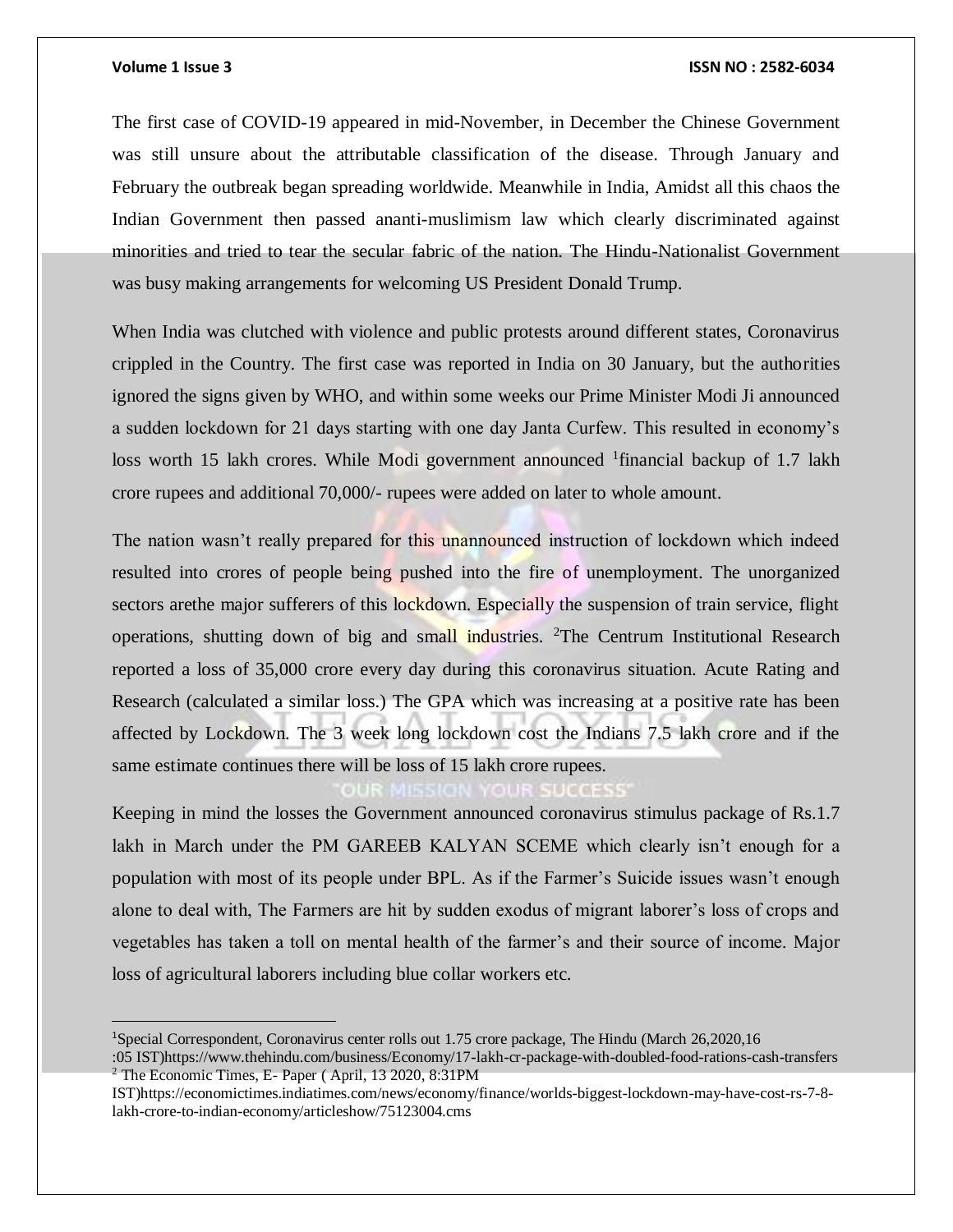l

### **Volume 1 Issue 3 ISSN NO : 2582-6034**

The most disappointing series of incidents started with the "Thali Bajao''. Which was a kind of assignment given by the fascist government to its citizens. Although it didn't do much good in my opinion, soon the euphoriaof clippings and thali banging's session was over but the ignorance to harsh realities still continued. There were instructions given by our Health Department to wash hands every 20 minutes to prevent the spread of this virus. But are we really looking at the citizens of this country as a whole or just a privileged part amongst the rest. Little did the government realize that millions in this country don't even get water fit for consumption is this method fair for all ?

A considerable percentage of population is struggling to get basic needs such as food and shelter amongst this worse situation, with poorly implemented or no schemes to serve the needy our government is rather busy in celebrating 'Corona Diwali' which was seen as a ray of positivity amongst all this though times and was religiously observed by Modi Bhakt's. Inspite of bringing positivity this unthoughtful step from the Government could've cost a major load on the Electricity Department and the country could've faced a major set-back. The admirers of modi went so blind in following the orders that they forgot that hospitals also run on electricity and this can cost the patients on ventilators their life's and thus the decision was cautiously altered. Cases and news of fire outbreak were also recorded in various parts of the country but media smitten by PM's orders was continuously flashing the blissful pictures of people lighting diyas,candles, and what not. The question is when millions of people are dying all around the word, in our own country the doctors and nurses are suffering because of improper and no medical kits or Personal Protection Equipment to save their own life<sup>3</sup>. While the working class is dying of hunger and lack of basic necessities. Are we celebrating 'CORONA DIWALI' while the nation is in between a Global Medical Emergency and is subject to causalities everyday amidst this deadly pandemic?

There is shortage of masks, testing kits, in this situation the government should've done more testing for free instead of suggesting its citizen's to take private tests which cost rupees 4000/ per person which a lower middle class person will not be able to afford. It appears from the above incident's that Modi- government is putting responsibility for containing the virus

<sup>&</sup>lt;sup>3</sup>Navya Singh, Modi's 9 minutes at 9am becomes mini Diwali for covidiots, (6 April 2020, 4:54 PM),ThelogicalIndian https://thelogicalindian.com/news/covidiots-celebrated-diwali-pm-modi-20470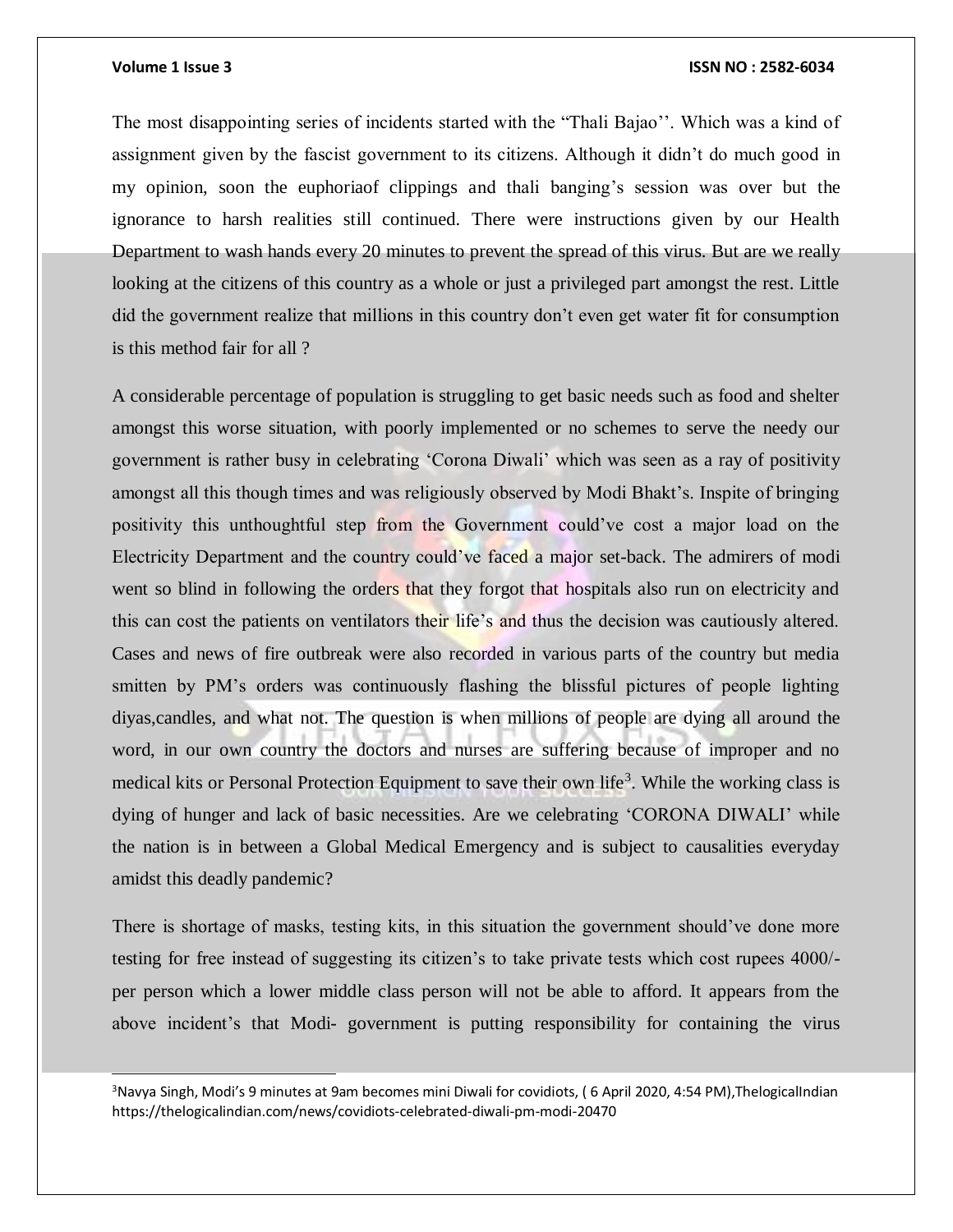## **Volume 1 Issue 3 ISSN NO : 2582-6034**

outbreak on citizen's rather than instituting a official robust system in terms of public health and system.

Even today in the present scenario there are not enough testing of people and hence the statistical data is very low while showing the increased number of corona patients in a country with second largest population in the world, The government has only tested few lakh people as of yet<sup>4</sup>. Which medical disaster is the government of India wait for after the rapid increase of the outbreak. Should the common man believe the official numbers released by Modi government blindly while the face of reality is something else.

With the increasing lockdown period after every 15 days is affecting the mental health of adults and kids almost each and every age group. With number of corona virus patients increasing and apprehensions of lockdown getting over at the end of every week with the speech of PM is sure to shoot up anxiety everywhere.

Cases of Police Brutality have been reported more in the times of lockdown. Our everyday life feels in control of the cops patrolling continuously. While some of them are really sacrificing their peace and life for the citizens of the country others are busy in violating the law and rights of individuals in such times of grave danger. There is a sense of deep fear of a police state upcoming in the minds of all.

<sup>5</sup>Mostly cases of police brutality are recorded from the State of UP and Bihar where police asked the poor boys who we're on foot to crawl do sit-ups. In some cases police even recorded the  $(0.01555)$ videos of such ill-treatment and put it up on social media.

It is understandable that in such hard times police are helpless and if the situation goes out of control they have the authority to charge the offenders with legal punishment or legal action. But such acts of brutality by police are unacceptable for the trust of citizens as well as democratic nature of this country.

<sup>4</sup>Himanshu, India's economic data reliable or curated artifacts, Livemint, 10:27 PM

<sup>5</sup>AnishaSircar, India's Coronavirus lockdown is bringing out the worst in its police force, Quartz India

<sup>(</sup> March 28,2020) https://qz.com/india/1826387/indias-coronavirus-lockdown-brings-police-brutality-to-the-fore/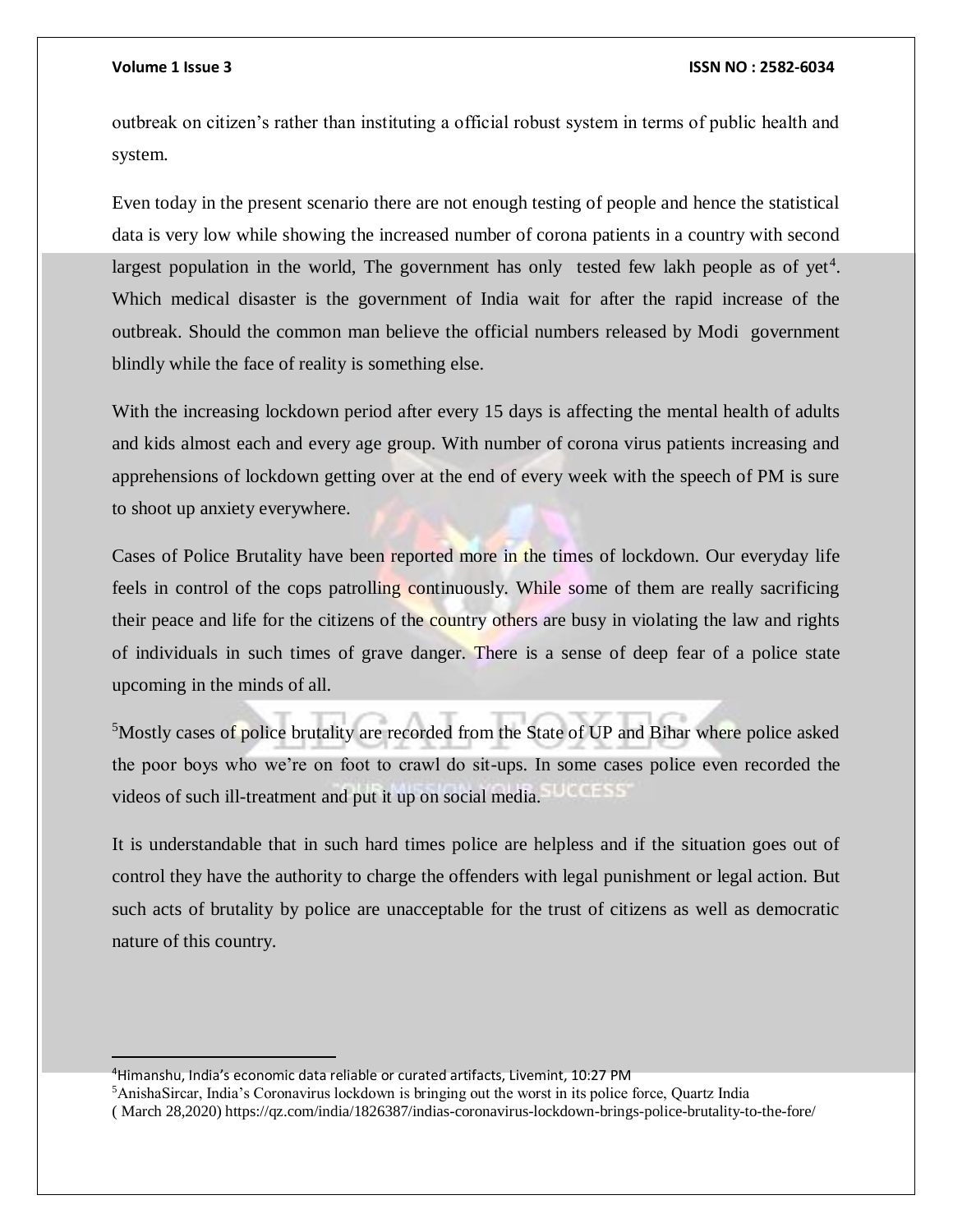l

Due to recent acts in Delhi Riots brazenness of the police authority was on display, while university students and protesters were falsely accused and were beaten up by police as they allegedly sided with rioters.

Many police officers are doing good work in states like Maharashtra, Mumbai and pune district but right now country cannot witness and afford the police-citizen relationship unravel. Much planned reforms would've solved this distress if there was an alternate plan to balance this situation.

Plight of Labourers and Migrant Workers in times of Corona is the severe socio-legal issue which should be focused on primarily.

A <sup>6</sup>report revealed by Maraa, a Bengaluru-based media and humanities collective that runs a newspaper known as Bevaru (which suggests that 'sweat' in Kannada) for employees within the town, has highlighted the issues of employees within the town since the nationwide internment on March 24. They embrace construction employees, laborers functioning on the Bengaluru railroad construction sites, sex employees, domestic employees, garment employees, and pourakarmikas (garbage handlers). The report states that whereas some sectors of the city's population will afford to figure from home, "a giant section of our population is caught within the crossfire between the threat of the virus, explicatory contractors, inadequate support from the govt. and public apathy and indifference" and recommends that immediate relief ought to be provided by the government.

The report has been ready on the premise of conversations with employees and consists of the many poignant testimonies. A construction manual laborer is quoted as voice communication, "We haven't devoured since morning, since we have a tendency to square measure troubled however we'll manage for these twenty one days., however we wish to come back home."

The report has created several recommendations to alleviate the plight of staff within the town, as well as the availability of free ration and clean drink right away. Whereas the Central government has declared a special money package of Rs.1.7 00000 large integer for the poor, the

<sup>6</sup> VIKHAR AHMED SAYED, Report highlights workers 'suffering during lockdown, Frontline Magazine (May 22,2020) https://frontline.thehindu.com/dispatches/article31183768.ece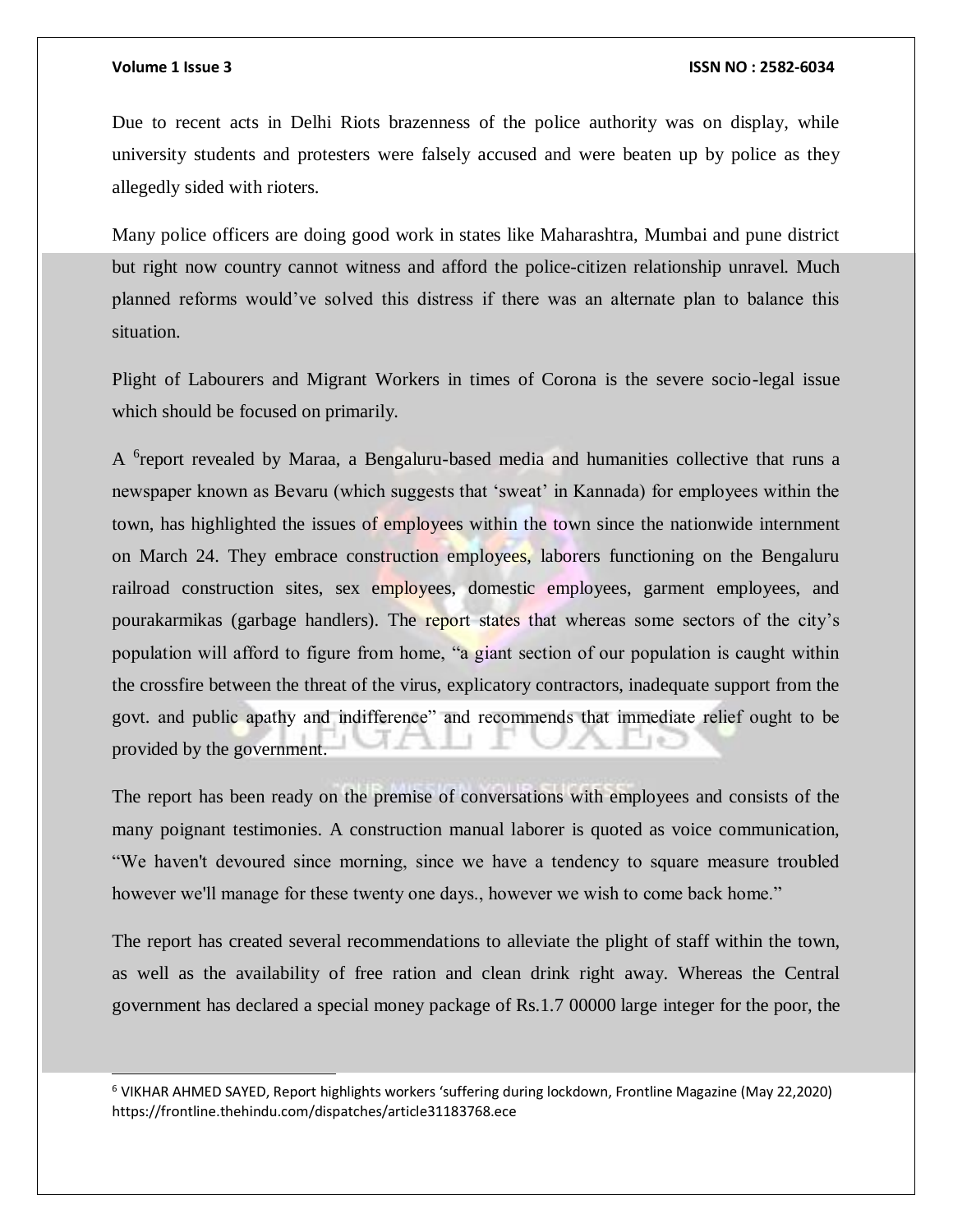$\overline{a}$ 

### **Volume 1 Issue 3 ISSN NO : 2582-6034**

report states that it doesn't take under consideration the plight of staff within the informal economy.

Especially in slum area like Dharavi which is one of the largest slum area in Asia. The guidelines issued by Modi Government in terms of social distancing are merely a fantasy for people staying in there. <sup>7</sup>Nine in 10 workers have lost their job and this has made them very vulnerable, According to Indian Council on Research on International Economic Relations in Delhi.

100 million labor force has lost job or left the job according to an analysis by economist at Goldman Sachs and the unemployment rate has shot up to 27 percent.

Along with the NGO's and State and Central Government are addressing the immediate needs of Food and Shelter in Dharavi by providing cooked meals twice a day for 20,000 people at once. Civic groups are also working to help the needy and those who have lost their livelihood. More than 100,000 people have been screened and isolated at government run quarantine facilities, 450 public toilets are disinfected daily.

History has witnessed women as the subject of violation, sensitivity and suffering. This lockdown might be a paradise for some to spend time with their loved ones and family but for few it may be one of the horrific experiences ever. Home is considered as heaven, as the safest place on earth but in times of covid-19 lockdown it has turned hell for some section of the society. <sup>8</sup>There has been a tremendous increase in the cases of lockdown amidst lockdown. NCW i.e. National Commission for Women has raised a red flag regarding the cases of domestic violence which include sexual,psychological, physical,financial, and emotional abuse.

The victim of domestic abuse not only is vulnerable but is also at the risk of facing sexual and mental health difficulties such as risk of chronic diseases like depression, post-traumatic stress disorder, and substance abuse. In such times where getting a hand for help is really difficulty the victim can use the SOS which NCW recently launched, a WhatsApp number which will send

<sup>7</sup>In one of the world's largest slum, the fight against coronavirus has turned into a struggle to survive., The Washington Post (5/15/20 2:37 AM),https://www.washingtonpost.com/world/asia\_pacific/dharavi-coronavirusindia-slums-mumbai/2020/05/11/beb2a4fe-8e1b-11ea-9322-a29e75effc93\_story.html

<sup>8</sup> Aviva ParezDamania, Lockdown and rise in domestic violence : The Indian Express (May 13,2020 3:50:31pm) https://indianexpress.com/article/lifestyle/life-style/lockdown-rise-of-domestic-violence-how-to-tackle-situationif-locked-with-abuser-national-commission-for-women-6406268/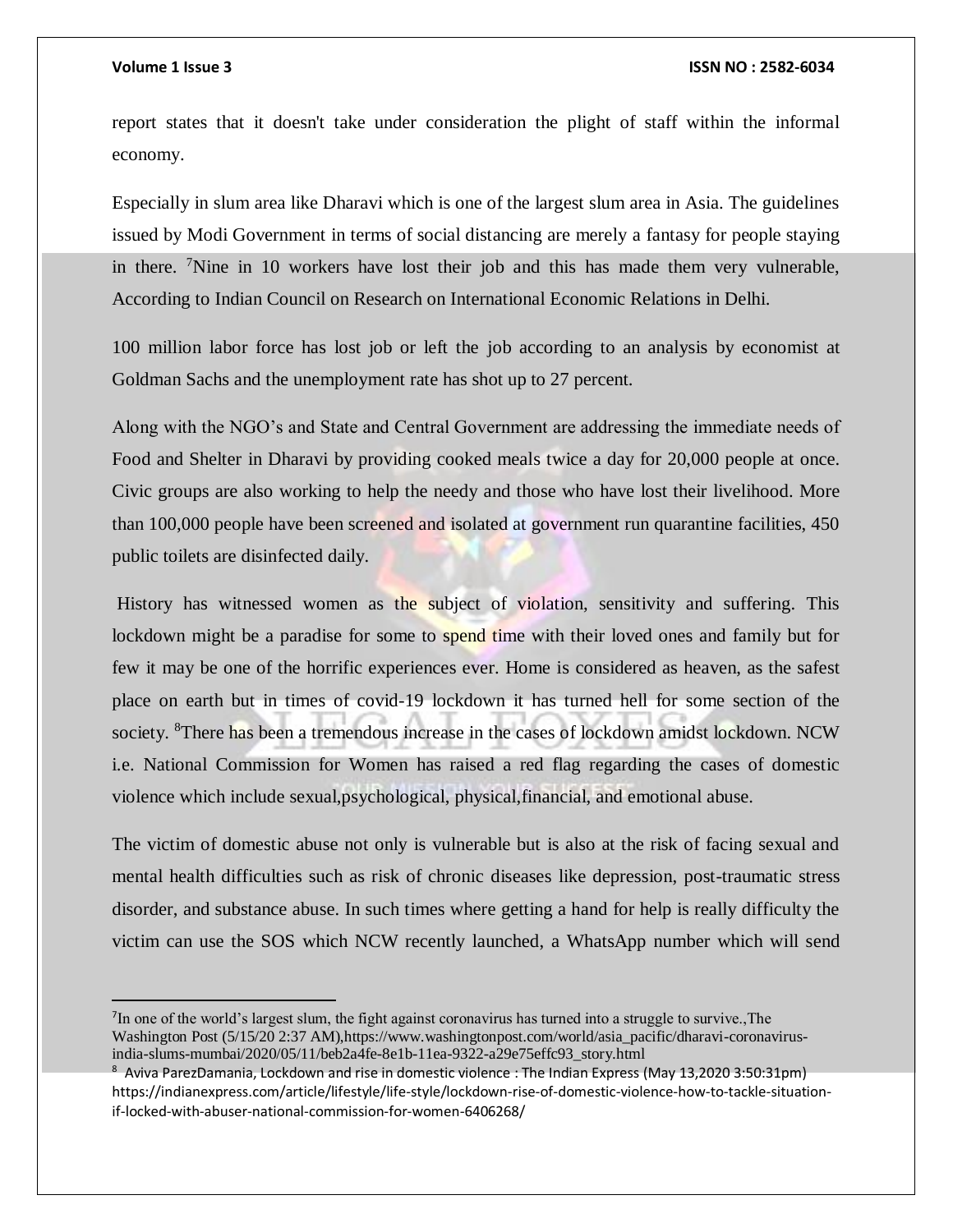# **Volume 1 Issue 3 ISSN NO : 2582-6034**

alerts to assist the women in a threatening situation. It is always suggested to keep a friend, or family member informed about the situation and risks at home.

Not only women but even children, are subject to abuse especially in times of lockdown, due to increased levels of stress, financial worry, job insecurity and other emotions such as anxiety parents too can be predictor of abuse.

I would like to conclude this article with one short poem of GulzarSahab which reminds me of not losing hope amidst this dark and depressing times, where people are suffering ,dying of hunger, some homeless heading towards home in hope of getting the warmth of their loved ones, family, children and few who didn't make their way back home. This is dedicated to all of us who are fighting these grave times with courage and kindness.

<sup>9</sup>बहुतमीठीहै, खूबसूरतहै

ज़मीं, हमजानतेहैं

गुड़कीढेलीहै

बड़ीमोहललकहवाउतरीहै

इसपर

इसेघुननालगे

हटकर, ज़रासीदेरठहरो

धूपआनेदो

उठेगाआफताबऔरछानेगाकिरनोंसे

इसमोहललकहवाको

मकोड़ोींकीतरहनाभीड़नाकरना

<sup>9</sup>Gulzar, Gulzar's message in poetry, The Print, (22 April, 2020 7:16 PM IST) https://theprint.in/features/dhoop-aane-do-dont-lose-hope-feed-the-strays-gulzars-lockdown-message-in-poetryprose/406807/

"OUR MISSION YOUR SUCCESS"

LEGAL F